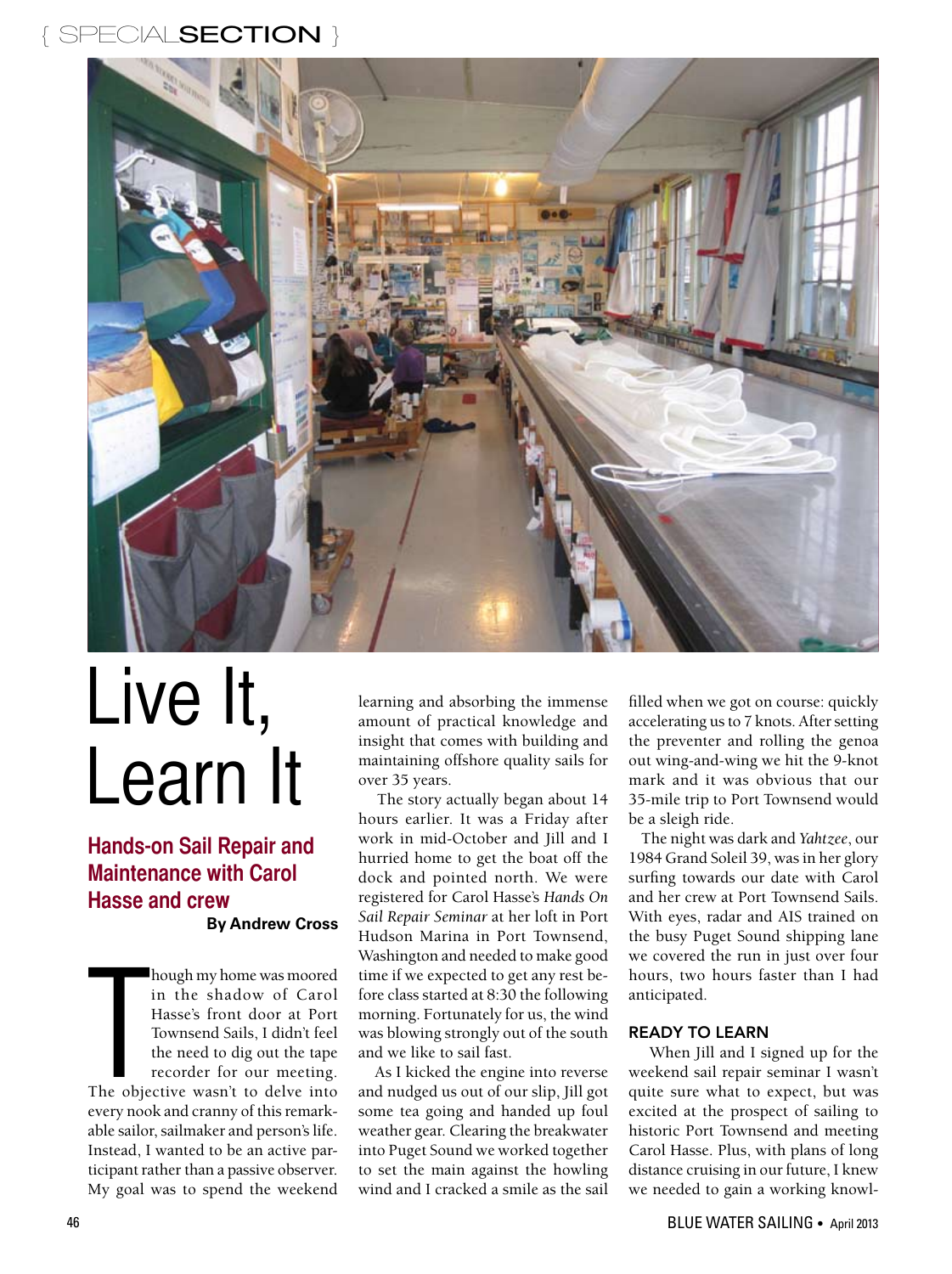{ FITTINGOUT }

edge of what it takes to maintain and repair our own sails offshore.

 After removing our shoes and climbing the steps to the sail loft, we found Carol working in her office overlooking the marina. She smiled, introduced herself and we shared hugs and pleasantries like we had known each other for years. The two-day seminar kicked off a half-hour later with brief introductions from Carol, all 10 students and the other instructors who would be helping with the course.

 Early on, Carol and her team—all experienced offshore sailors themselves—made it abundantly clear that the goal of the weekend was to not only to teach us how to care for our own canvas, but to help us become more confident, self-sufficient cruisers.

 Here are some helpful tips and tricks that we learned about maintaining and repairing our sails, along with things that you might want to consider learning before heading off on your own cruising adventures.

#### GET HANDSY

 To achieve a 5-to-1 student-toinstructor ratio, the class was split into two groups that rotated between morning and afternoon sessions. My first session each day was with handwork. Using palms and needles, we started by learning how to sew in a ring and grommet along the luff of a practice sail. The advantage of sewn on rings is that they have over twice the staying power of a grommet that is just stamped in. Grommets tend to tear out of sails when they become corroded or when the cloth around them is old and brittle. Replacing one is an important skill to master due to the sheer amount of grommets that pepper our sails and also because they are the foundation for installing hardware onto sails.

From there, we learned how to

sew leather chafe guard to a grommet then seize on a hank. Being able to fly a storm jib is of critical importance when sailing offshore in heavy weather and that ability depends on the condition of your hanks, among other things. When inspecting your hanks, make sure they are all the same size, as they will wear unevenly if not, check the pistons to ensure they open and close smoothly and that they are facing the same direction when attached to the stay. Next, look for corrosion and wear around the base of the hank and make sure it is not rubbing a hole in the sail or chafe guard.

 Sew-on hanks are preferable to the bang-on type because they are easier to remove and install and cause less wear to the sail. If you currently have bang-on hanks on your jib, consider changing them before heading offshore or carry one spare sew-on as a replacement for each bang-on. After inspecting and making any repairs

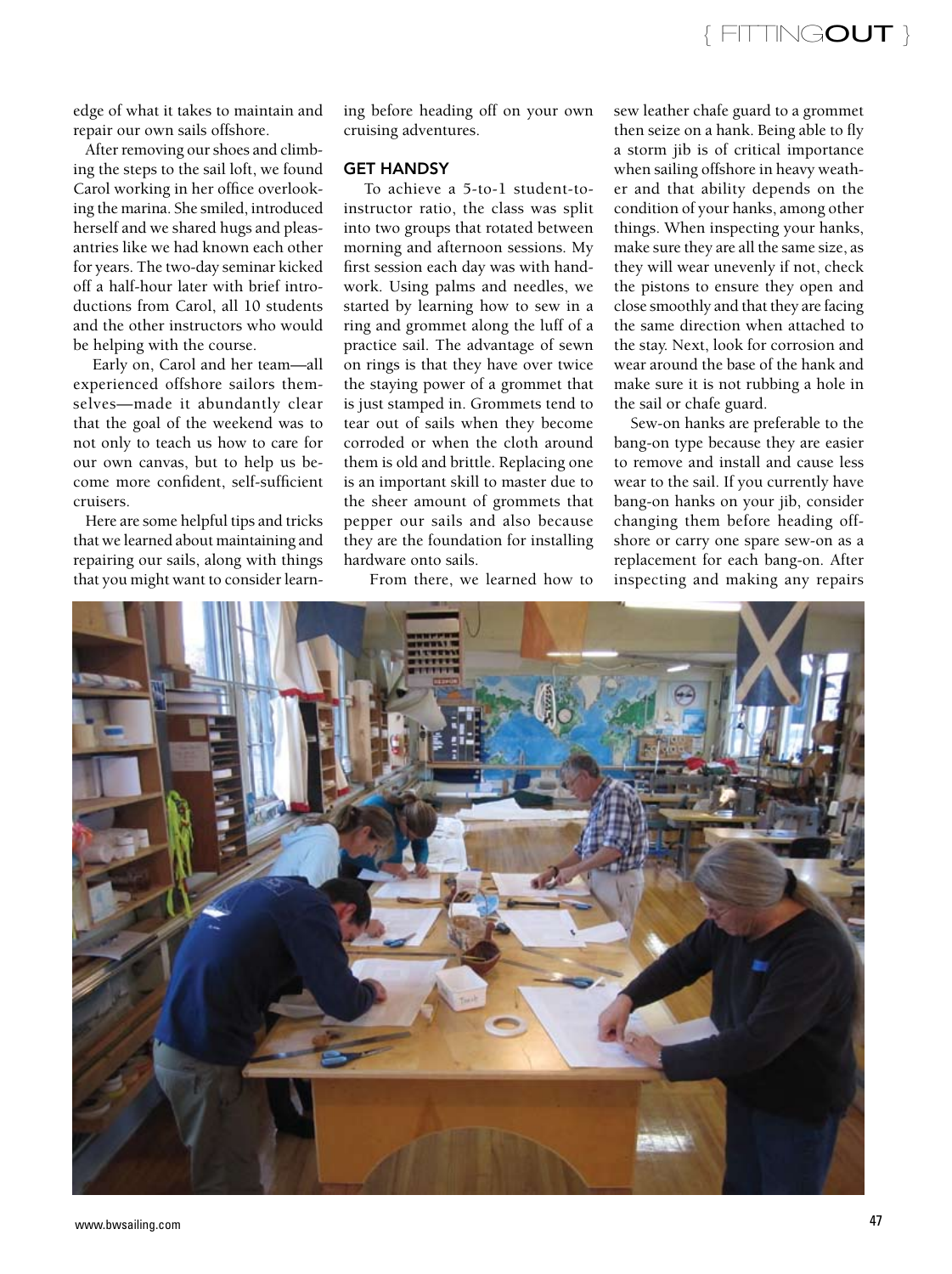to your storm jib, set it up and get it flying on a moderate wind day. You shouldn't need it often, but when you do, you'll want to know how it works.

 Building on that experience, we were then taught how to attach a mainsail slide, make an "easy reef", mend a seam and how to properly sew on leather chafe guard to the edge or corner of a sail—all handy and useful things to know. I was impressed with these handwork sessions as everything we learned could be directly applied to the cruising boat I had sitting in the marina below, and with the proper tools, could be done anywhere in the world.

#### SURVEY SAYS?

 One of the most helpful sessions of the seminar was Carol's class on sail trim, sail construction, maintenance and rigging. She started by explaining all the sails an offshore cruising boat needs, how to properly set and trim them and what to look for when completing a thorough sail inspection. She then pulled out sails from all over the loft to talk about variations in sailcloth and to demonstrate what makes the features of one sail superior to another.

 As a perk, and because *Yahtzee* was in the marina, Carol invited me to bring up our storm jib and 70% jib as a demo for learning how to properly survey our own sails. While unfolding the storm jib, she explained that whether you are sailing around the world or in your home waters, a thorough sail inspection should be done once a year. Take your sails off the boat and lay them on a clean flat surface. Get a pen and paper and take notes as you go, you'll be surprised at how much you find.

To start, look your sails over for any

broken stitches. Check the head, tack and clew, run the leech and foot, move through the stitching on the middle of the sail including each reef point and batten pocket. Don't be afraid to pull at the seams, if they break easily, they need to be re-stitched.

 Then survey the sailcloth throughout the entire sail for places that are chafed and worn thin. On the main, look at where it rests against the spreaders and on the genoa, check all the places where the sail rubs against the shrouds and mast. Take a pin and stick it through the sail to identify any weak points, if it goes through easily and the cloth can be torn, it needs to be replaced or patched. Also, pay special attention to the UV cover on furling headsails as it is meant to wear with time.

 Lastly, check everything on the sail that is not sailcloth. Look at the headboard and the rings at the clew